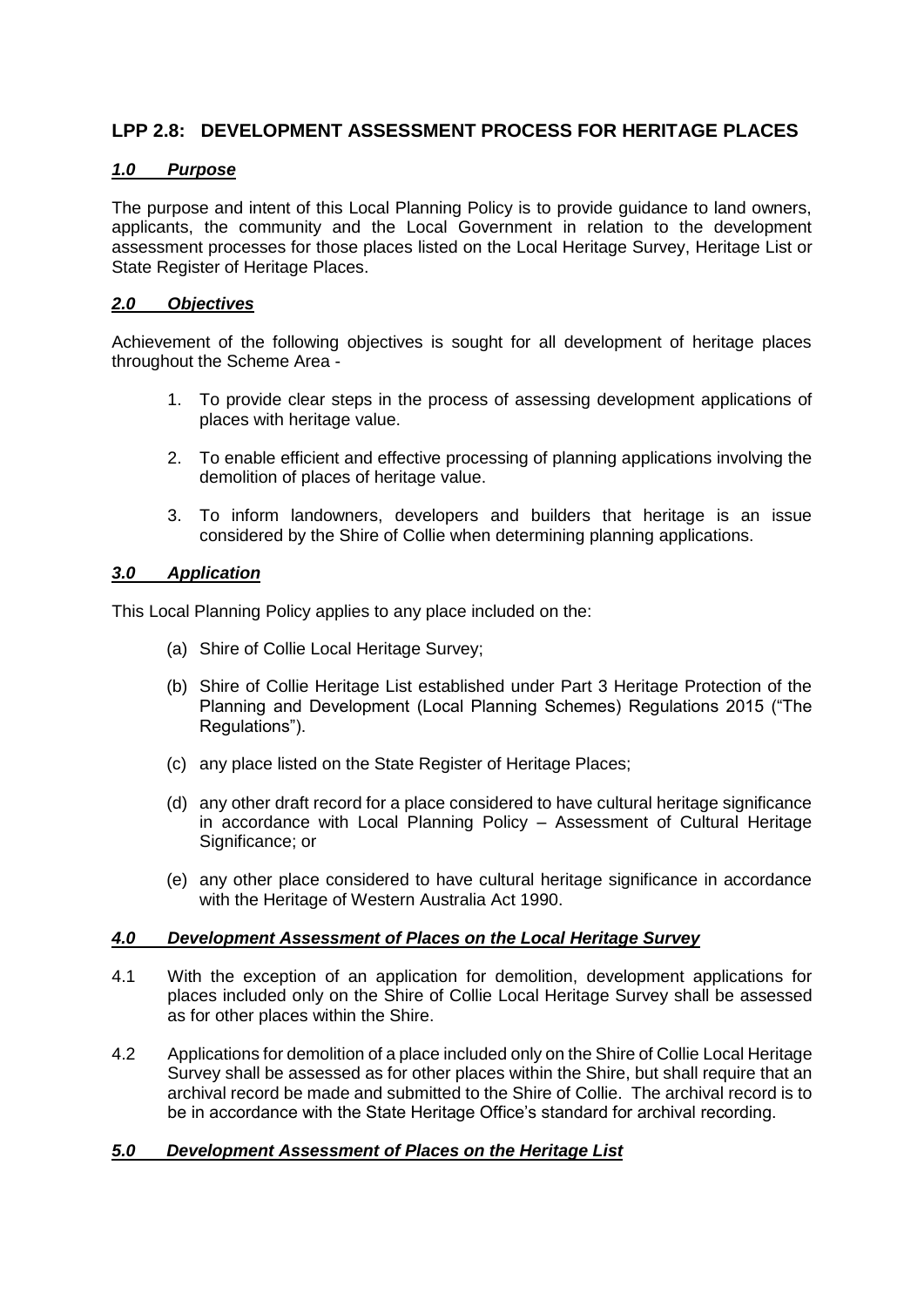- 5.1 Development of places included on the Heritage List will require an application for planning approval to be determined by the Local Government. For the purposes of this policy development means the development or use of any land, including
	- (a) any demolition (excluding the removal of unauthorized structures), erection, construction, alteration of or addition to any building or structure on the land;
	- (b) the carrying out on the land of any excavation or other earthworks;
	- (c) in the case of a place to which a Conservation Order made under section 59 of the Heritage of Western Australia Act 1990 applies, any act or thing that –

(i) is likely to change the character of that place or the external appearance of any building, excluding like for like maintenance work and painting or:

- (ii) would constitute an irreversible alteration of the fabric of any building.
- 5.2 All applications will be assessed having due regard to the principles of the Burra Charter current best practice, the assigned level of significance as detailed in the Local Heritage Survey and any relevant design guidelines.
- 5.3 Prior to processing the application further, Development Services, in conjunction with a Heritage Advisor may require the submission of an independent heritage assessment (Heritage Impact Statement).
- 5.4 Except in the case of proposed demolition, if the planning application is assessed as being consistent with the principles of the Burra Charter, current best practice, any relevant design guidelines and the assigned level of significance, the Shire Planner may proceed to determine the application.
- 5.5 If the application is NOT consistent with the principles of the Burra Charter, current best practice, any relevant design guidelines and the assigned level of significance the application shall be referred to Council for consideration.
- 5.6 If the application proposes demolition or part-demolition that is not consistent with the principles of the Burra Charter, current best practice, any relevant design guidelines and the associated level of significance, the matter shall be referred to Council for consideration.
- 5.7 Building permits and demolition approvals for places on the Heritage List shall not be issued until development approval has been obtained and any relevant conditions of the approval have been complied with.
- 5.8 As part of its assessment, the local government may, under Part 3 clause 12(1) of the Regulations, vary any site or development requirements of the Scheme as deemed necessary.

## *6.0 Development Assessment of Places on the State Register of Heritage Places*

6.1 The Heritage of Western Australia Act 1990 requires Local Governments to seek the advice of the Heritage Council of Western Australia (HCWA) when a planning application for a place entered on the State Register of Heritage Places is submitted to Council. Consequently, all such applications shall be referred by the local government to the Heritage Council prior to a determination.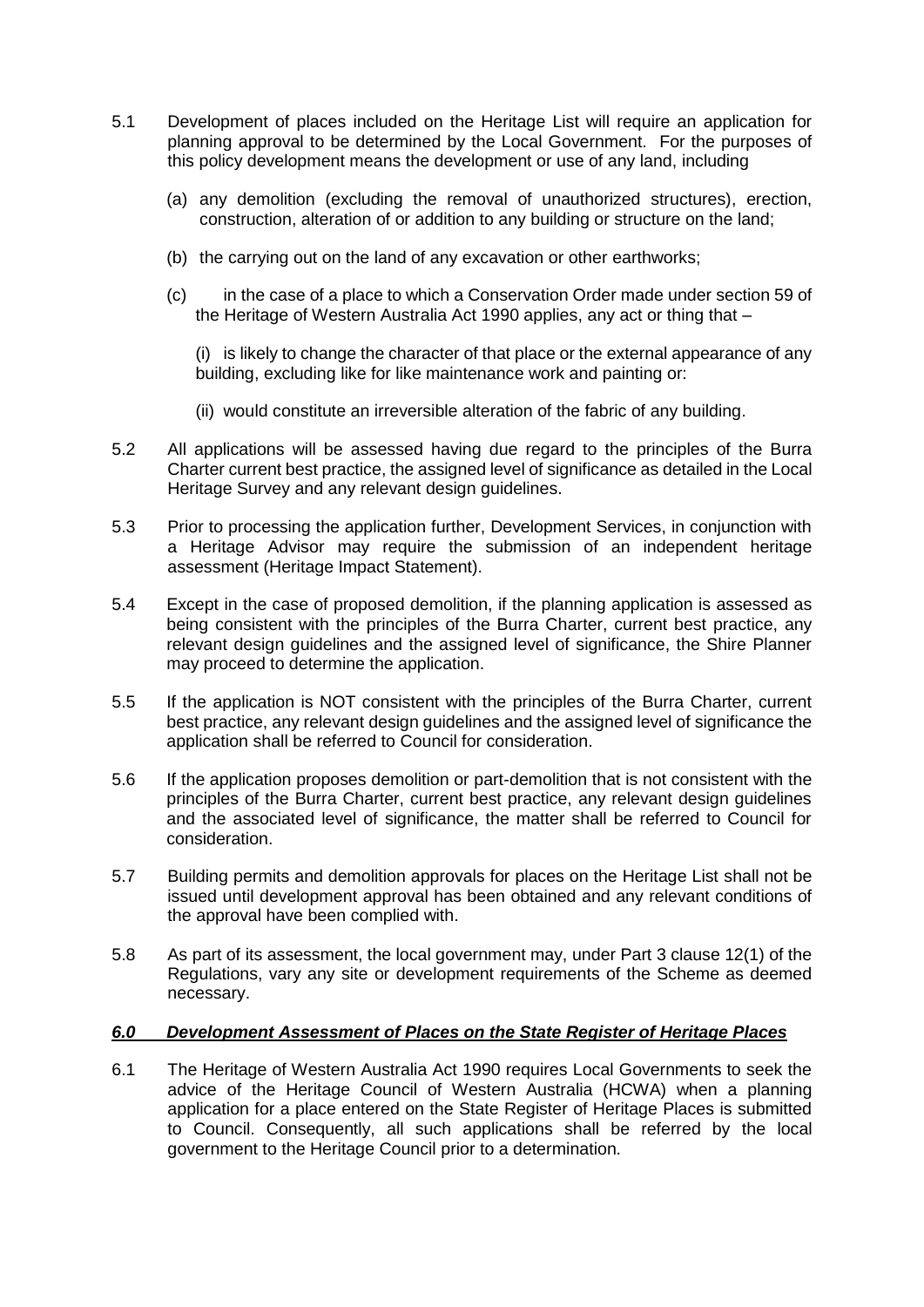6.2 A determination must be made in accordance with the advice provided by the State Heritage Office.

## *7.0 Additional Material for Heritage Matters*

In accordance with clause 9.3 of the Shire of Collie Town Planning Scheme No 5 the Local Government may require an applicant to provide one or more the following to assist in the determination of an application -

- (a) Street elevations drawn to a scale not smaller than 1:100 showing the proposed development and the whole of the existing development on each lot immediately adjoining the subject land, and drawn as one continuous elevation.
- (b) A detailed schedule of all finishes, including materials and colours, for the proposed development and, unless Council exempts the applicant for the requirement or any part of it, the finishes of the existing developments on the subject lot and on each lot immediately adjoining the subject premises.

*Note: This requirement is in addition to the requirements set out in Schedule 2 clause 63 of the Regulations.* 

#### *8.0 Preparation of a Heritage Impact Statement*

When required, Heritage Impact Statements are to be prepared by a suitably qualified professional and in accordance with *Heritage Impact Statements – A Guide,* published by the State Heritage Office.

#### *9.0 Preparation of a Heritage Record*

A heritage record must be prepared, when required, in accordance with the Guide *to Preparing an Archival Record,* published by the State Heritage Office.

## *10.0 Definitions*

| <b>Burra Charter</b>                            | A charter adopted by Australia in 1979 (and since revised),<br>which defines many heritage terms and establishes the<br>nationally accepted standard for the conservation of built<br>places of cultural significance.                                                                                                                                                                                          |
|-------------------------------------------------|-----------------------------------------------------------------------------------------------------------------------------------------------------------------------------------------------------------------------------------------------------------------------------------------------------------------------------------------------------------------------------------------------------------------|
| <b>Cultural Heritage</b>                        | Evidence of the past: places, buildings, structures and sites.<br>It can also refer to objects and artefacts, documentary<br>records, works of art, and furniture, although these are more<br>commonly referred to as moveable (cultural) heritage or<br>material cultural heritage. Cultural heritage can also include<br>folklore, ideas and memories, skills and practices, known as<br>intangible heritage. |
| <b>Cultural Heritage</b><br><b>Significance</b> | The value of a place in terms of its aesthetic, historic,<br>research and social significance for the present community<br>and future generations. Rarity, representativeness,<br>condition, integrity and authenticity determine the place's<br>degree of significance. Also referred to as cultural heritage<br>significance, cultural significance or heritage significance.                                 |
| <b>Fabric</b>                                   | All the physical material of a place.                                                                                                                                                                                                                                                                                                                                                                           |